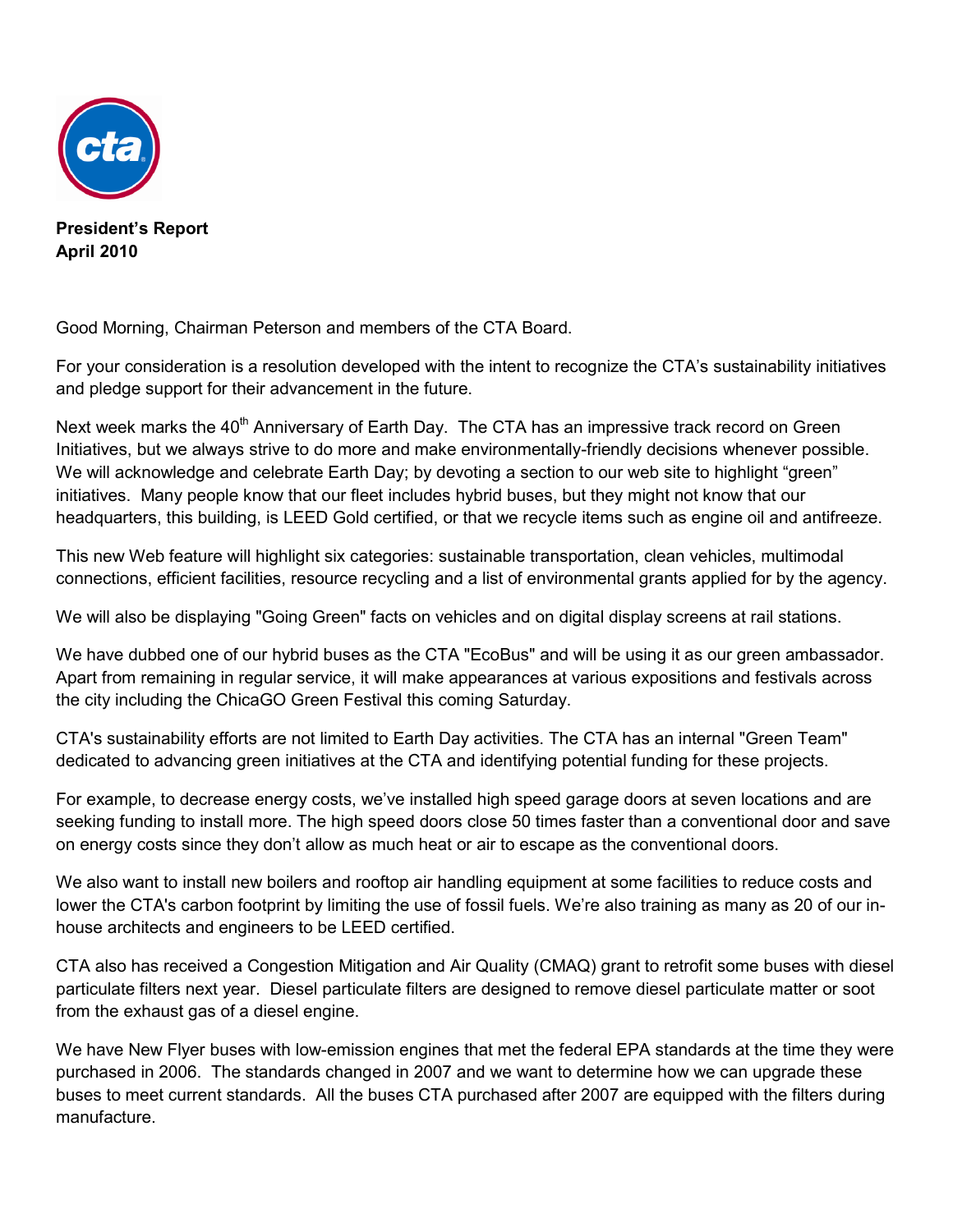The CTA also serves a key function in the Chicago Climate Action Plan by reducing energy use and emissions for the Chicago region. In addition, the agency contributes to the Illinois Climate Change advisory group and works with the American Public Transportation Associations' Climate Change working group.

And I want to note that board members Jacky Grimshaw and Katherine McClain bring considerable professional dedication and experience in sustainability to the CTA. They are engaged in CTA's sustainability efforts and continue to bring new ideas to the table. We"re fortunate to have them and welcome their involvement.

 $\overline{\phantom{a}}$ 

As I report to you each month, we carefully monitor operations so that we remain within budgeted targets. Because we eliminated more than 1000 positions in February, one metric we've been monitoring carefully is attrition.

During any given month we lose about 30 employees. They leave this agency for various reasons, whether retirements, illness, new jobs or termination.

We recently finalized a plan that will allow us to replace those employees who have left by attrition, by calling back some employees who were laid off earlier this year – thus maintaining service levels.

Laid off employees have recall rights for one year. We will call people back in order of seniority but within job function.

Since the February 7 service reductions, we"ve lost 34 bus and rail operators due to attrition. So we are moving to fill those positions and will continue to recall union employees on an as needed basis as other positions open up.

For non-union employees, decisions will be made on a case by case basis.

In this economy, it was very difficult to lay off employees, even though it was necessary to produce a balanced budget. I'm glad that we are now able to bring some people back to work.

We expect our initial recall will be for 21 full time bus operators, 5 part time bus operators and 8 Combined Rail Operators. We"ll be analyzing our manpower and budget needs continually so that we can maintain the right balance between controlling costs and providing the level of service we need to provide.

 $\mathcal{L}$ 

We want to remind customers who acquired their Chicago Card Plus or Chicago Card four years ago that these cards will expire this year and that free replacement cards are available.

Nearly 88,000 cards are set to expire between now and the end of the year.

We have email addresses for Chicago Card Plus users and registered Chicago Card users, so those cardholders will be reminded via e-mail that their cards are due to expire. Customers with registered cards can transfer their card balance to a new replacement card.